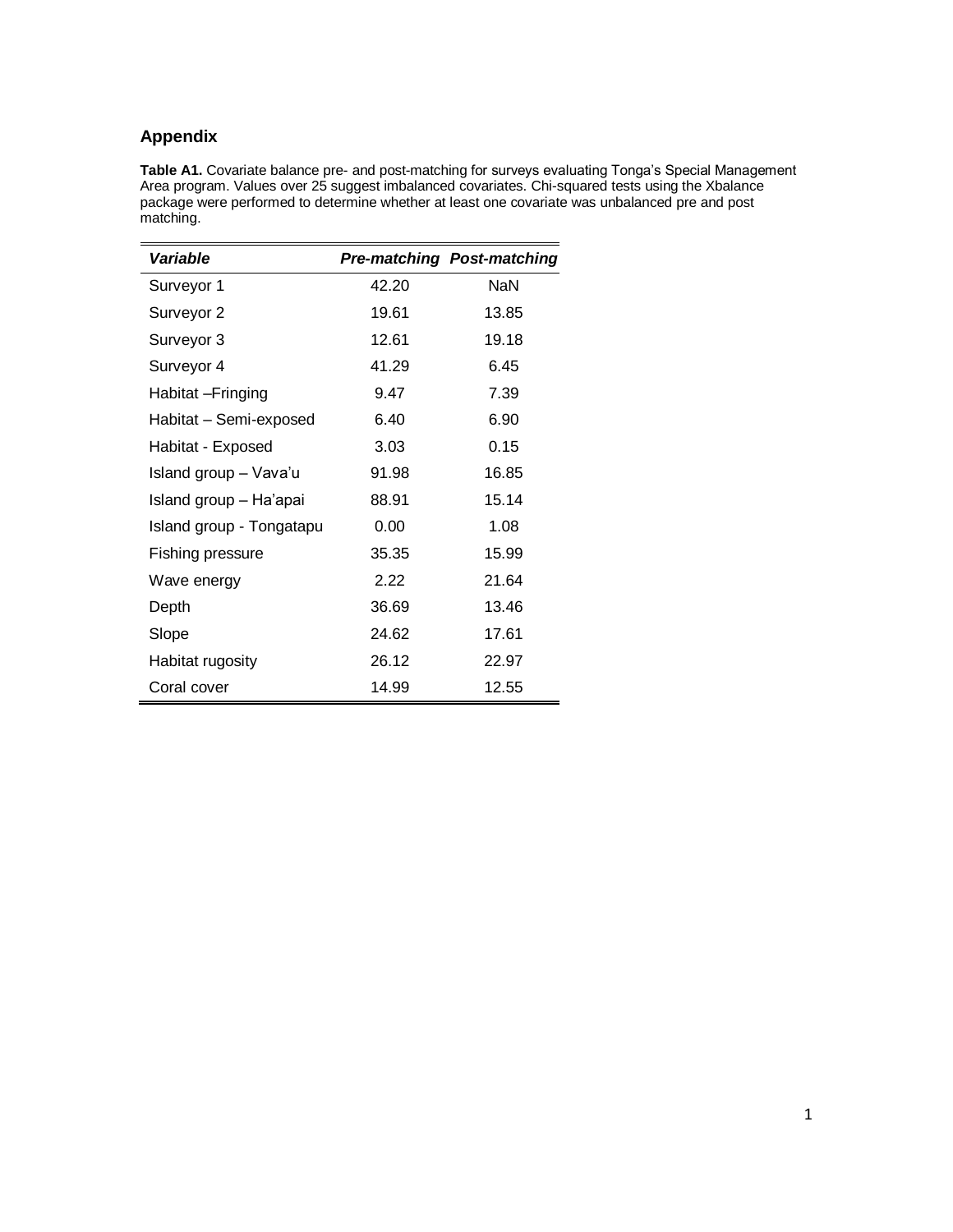**Table A2.** Covariate values pre- and post-matching for surveys evaluating Tonga's Special Management Area program. The first column lists the covariates used to match control and treatment transects, and for each covariate match statistics are provided before and after matching, indicated in the 'unmatched' and 'matched' rows, to show how well the matching model performed. The third and fourth column present mean covariate values for treatment and control transects. The fifth column shows the mean difference between FHR and control means. The sixth and seventh column respectively show mean and maximum differences in each covariate Quantile – Quantile (QQ plot), with lower values indicating a better match. The lower table shows the total, matched and unmatched number of control and treatment transects respectively following the matching procedure.

|                          |           |                  |                | std.    | mean  | max     |
|--------------------------|-----------|------------------|----------------|---------|-------|---------|
| Variable                 |           | <b>Treatment</b> | <b>Control</b> | mean    | eQQ   | eQQ     |
|                          |           | mean             | mean           | diff.   | diff. | diff.   |
| Depth                    | unmatched | 5.46             | 6.34           | $-0.87$ | 0.88  | 3       |
|                          | matched   | 5.41             | 5.88           | $-0.48$ | 0.58  | 2.30    |
| Fishing pressure         | unmatched | 17.00            | 22.36          | $-5.36$ | 6.09  | 37.41   |
|                          | matched   | 17.12            | 18.24          | $-1.13$ | 5.17  | 26.62   |
| Habitat - Fringing       | unmatched | 0.30             | 0.34           | $-0.04$ | 0.04  | 1.00    |
|                          | matched   | 0.31             | 0.31           | 0.46    | 0.09  | 1.00    |
| Habitat - Semi-          | unmatched | 0.33             | 0.30           | 0.00    | 0.03  | 1.00    |
| exposed                  | matched   | 0.33             | 0.33           | 0.00    | 0.08  | 1.00    |
| <b>Habitat Exposed</b>   | unmatched | 0.36             | 0.35           | 0.01    | 0.02  | 1.00    |
|                          | matched   | 0.37             | 0.37           | 0.00    | 0.09  | 1.00    |
| Island Ha'apai           | unmatched | 0.68             | 0.27           | 0.40    | 0.40  | 1.00    |
|                          | matched   | 0.68             | 0.68           | 0.00    | 0.15  | 1.00    |
| <b>Island Tongatapu</b>  | unmatched | 0.15             | 0.15           | 0.00    | 0.00  | 0.00    |
|                          | matched   | 0.15             | 0.15           | 0.00    | 0.09  | 1.00    |
| <b>Island Vava'u</b>     | unmatched | 0.18             | 0.58           | $-0.41$ | 0.41  | 1.00    |
|                          | matched   | 0.18             | 0.18           | 0.00    | 0.14  | 1.00    |
| Live coral cover         | unmatched | 19.68            | 17.56          | 2.12    | 2.53  | 21.31   |
|                          | matched   | 19.73            | 19.87          | $-0.14$ | 0.85  | 5.40    |
| Habitat rugosity         | unmatched | 2.76             | 3.03           | $-0.26$ | 0.26  | 1.00    |
|                          | matched   | 2.77             | 2.83           | $-0.06$ | 0.20  | 1.00    |
| Slope                    | unmatched | 2.62             | 2.85           | $-0.24$ | 0.24  | 1.00    |
|                          | matched   | 2.62             | 2.74           | $-0.12$ | 0.21  | 1.00    |
| Surveyor 1               | unmatched | 0.00             | 0.08           | $-0.08$ | 0.08  | 1.00    |
|                          | matched   | 0.00             | 0.00           | 0.00    | 0.00  | 0.00    |
| Surveyor 2               | unmatched | 0.06             | 0.11           | $-0.05$ | 0.06  | 1.00    |
|                          | matched   | 0.05             | 0.05           | 0.00    | 0.03  | 1.00    |
| Surveyor 3               | unmatched | 0.13             | 0.17           | $-0.05$ | 0.05  | 1.00    |
|                          | matched   | 0.13             | 0.13           | 0.00    | 0.05  | 1.00    |
| Surveyor 4               | unmatched | 0.82             | 0.64           | 0.18    | 0.18  | 1.00    |
|                          | matched   | 0.82             | 0.82           | 0.00    | 0.01  | 1.00    |
| Wave energy              | unmatched | 341.59           | 330.38         | 11.21   | 91.26 | 1450.56 |
|                          | matched   | 337.48           | 285.21         | 52.27   | 85.63 | 951.00  |
|                          | Control   | Treated          |                |         |       |         |
|                          |           |                  |                |         |       |         |
| All transects<br>Matched | 1308      | 327              |                |         |       |         |
| transects                | 377       | 324              |                |         |       |         |
| Unmatched                |           |                  |                |         |       |         |

transects 931 3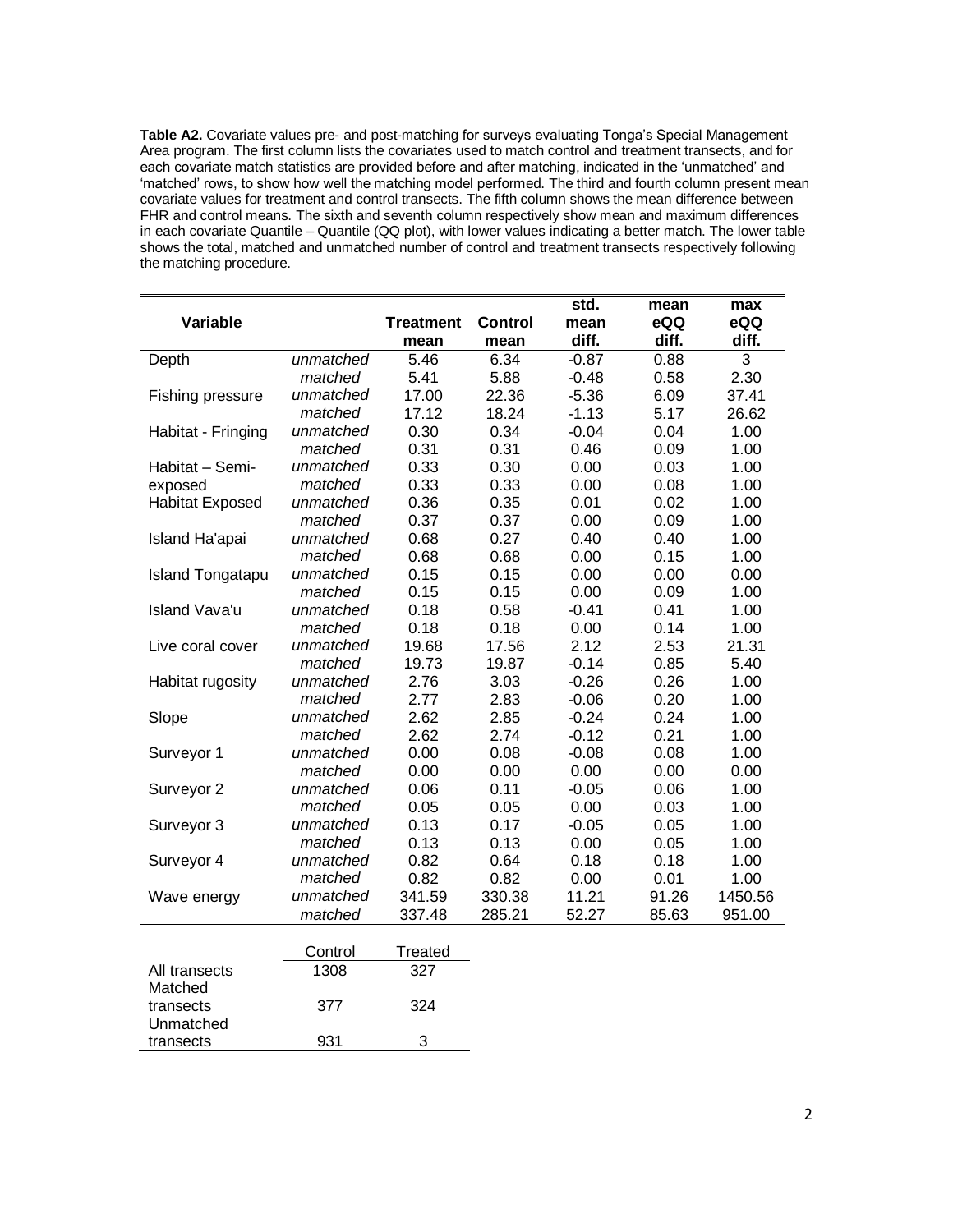| Family       |              | Estimate | <b>SE</b> | z value  | P-value     |
|--------------|--------------|----------|-----------|----------|-------------|
| Acanthuridae | Intercept    | $-1.150$ | 0.379     | 3.038    | ${}_{0.01}$ |
|              | Size (TL)    | $-0.991$ | 0.419     | $-2.365$ | < 0.05      |
|              | No-take zone | 2.942    | 0.560     | 5.255    | < 0.001     |
|              | <b>PPA</b>   | 1.360    | 0.488     | 2.788    | ${}< 0.01$  |
|              | Size:No-take |          |           |          |             |
|              | zone         | 0.671    | 0.537     | 1.250    | 0.211       |
|              | Size:PPA     | 0.300    | 0.557     | 0.539    | 0.590       |
| Scarinae     | Intercept    | $-2.137$ | 0.473     | $-4.517$ | < 0.001     |
|              | Size (TL)    | $-0.767$ | 0.690     | $-1.112$ | 0.266       |
|              | No-take zone | 2.666    | 0.507     | 5.256    | < 0.001     |
|              | <b>PPA</b>   | 1.671    | 0.524     | 3.186    | ${}_{0.01}$ |
|              | Size:No-take |          |           |          |             |
|              | zone         | 0.458    | 0.713     | 0.643    | 0.520       |
|              | Size:PPA     | $-0.026$ | 0.788     | $-0.033$ | 0.974       |

**Table A3**. Estimated regression parameters, standard error, *z-*values and *P*-values for logistic GLMs of Acanthuridae and Scarinae probability of capture.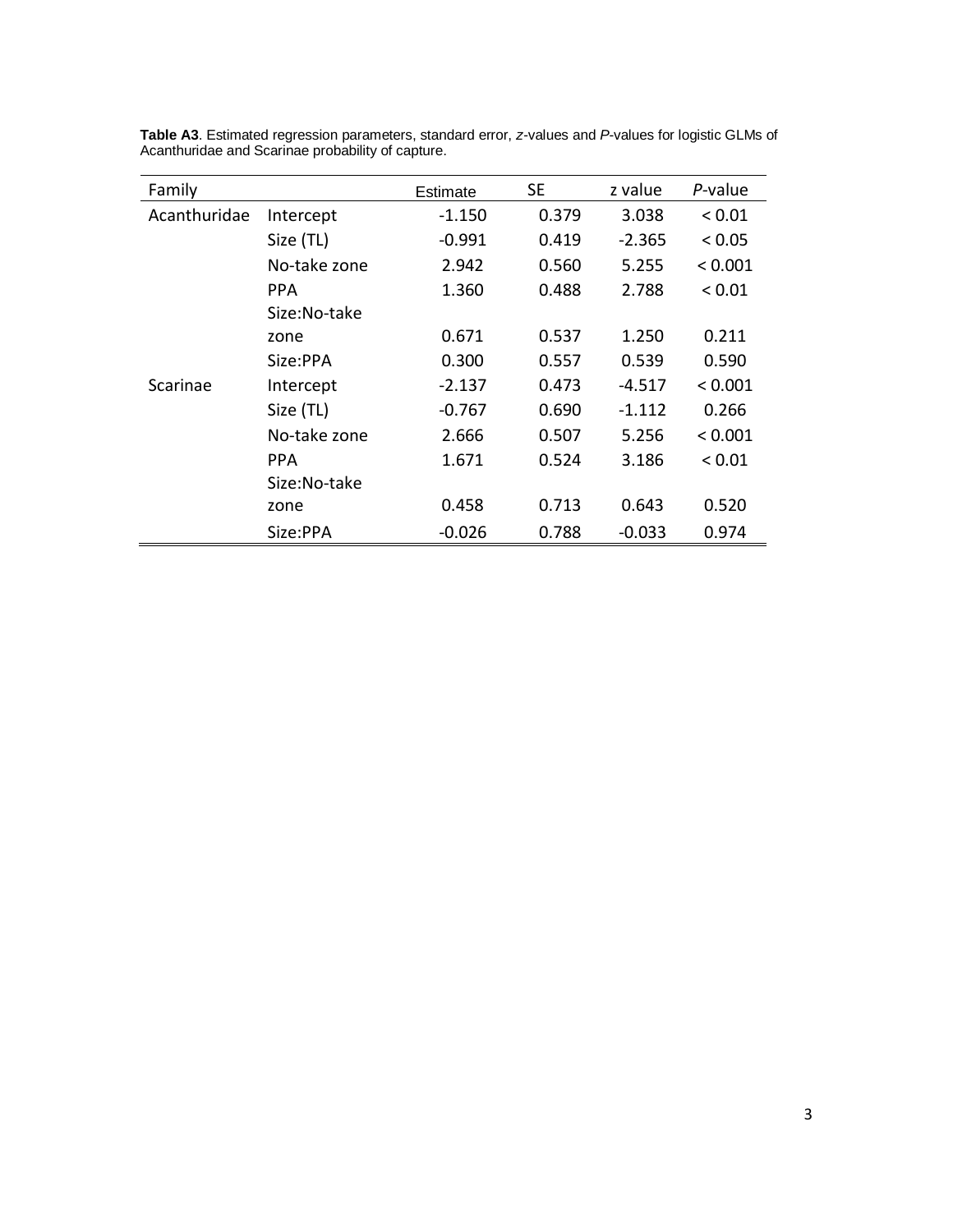| Response                       | Management | <b>Predictors</b> | $R^2$ | $R^2$ | Marginal Conditional Estimates | CI                   | р     |
|--------------------------------|------------|-------------------|-------|-------|--------------------------------|----------------------|-------|
| Target species<br>biomass      | No-take    | (Intercept)       | 0.186 | 0.396 | 1.81                           | $1.55 - 2.11$ <0.001 |       |
|                                |            | Treatment         |       |       | 0.65                           | $0.59 - 0.71$ <0.001 |       |
|                                |            | Counterfactual]   |       |       |                                |                      |       |
|                                | <b>PPA</b> | (Intercept)       | 0.030 | 0.641 | 0.57                           | $0.33 - 0.97$ 0.038  |       |
|                                |            | Treatment         |       |       | 0.74                           | $0.39 - 1.40$ 0.356  |       |
|                                |            | [Counterfactual]  |       |       |                                |                      |       |
| Target species<br>productivity | No-take    | (Intercept)       | 0.146 | 0.510 | 1.20                           | $0.90 - 1.61$ 0.218  |       |
|                                |            | Treatment         |       |       | 0.63                           | $0.46 - 0.88$ 0.007  |       |
|                                |            | Counterfactual]   |       |       |                                |                      |       |
|                                | <b>PPA</b> | (Intercept)       | 0.130 | 0.621 | 1.06                           | $0.77 - 1.46$ 0.712  |       |
|                                |            | Treatment         |       |       | 0.60                           | $0.37 - 0.97$        | 0.038 |
|                                |            | Counterfactual]   |       |       |                                |                      |       |
| Total species<br>biomass       | No-take    | (Intercept)       | 0.231 | 0.629 | 0.96                           | $0.67 - 1.39$        | 0.848 |
|                                |            | Treatment         |       |       | 0.50                           | $0.29 - 0.86$ 0.012  |       |
|                                |            | [Counterfactual]  |       |       |                                |                      |       |
|                                | <b>PPA</b> | (Intercept)       | 0.048 | 0.613 | 0.71                           | $0.44 - 1.15$ 0.164  |       |
|                                |            | Treatment         |       |       | 0.72                           | $0.41 - 1.25$ 0.238  |       |
|                                |            | [Counterfactual]  |       |       |                                |                      |       |
| Total species<br>productivity  | No-take    | (Intercept)       | 0.208 | 0.558 | 1.75                           | $1.41 - 2.17$ <0.001 |       |
|                                |            | Treatment         |       |       | 0.64                           | $0.50 - 0.81$ <0.001 |       |
|                                |            | [Counterfactual]  |       |       |                                |                      |       |
|                                | <b>PPA</b> | (Intercept)       | 0.159 | 0.623 | 1.53                           | $1.12 - 2.10$        | 0.008 |
|                                |            | Treatment         |       |       | 0.61                           | $0.38 - 0.98$        | 0.043 |
|                                |            | [Counterfactual]  |       |       |                                |                      |       |

**Table A4.** Model outputs assessing target and total biomass and productivity impacts from no-take and restricted access areas in Tonga's Special Management Area program. CI indicates 95% confidence intervals from mixed effect models with Transect and Community included as random factors. PPA = Partially protected area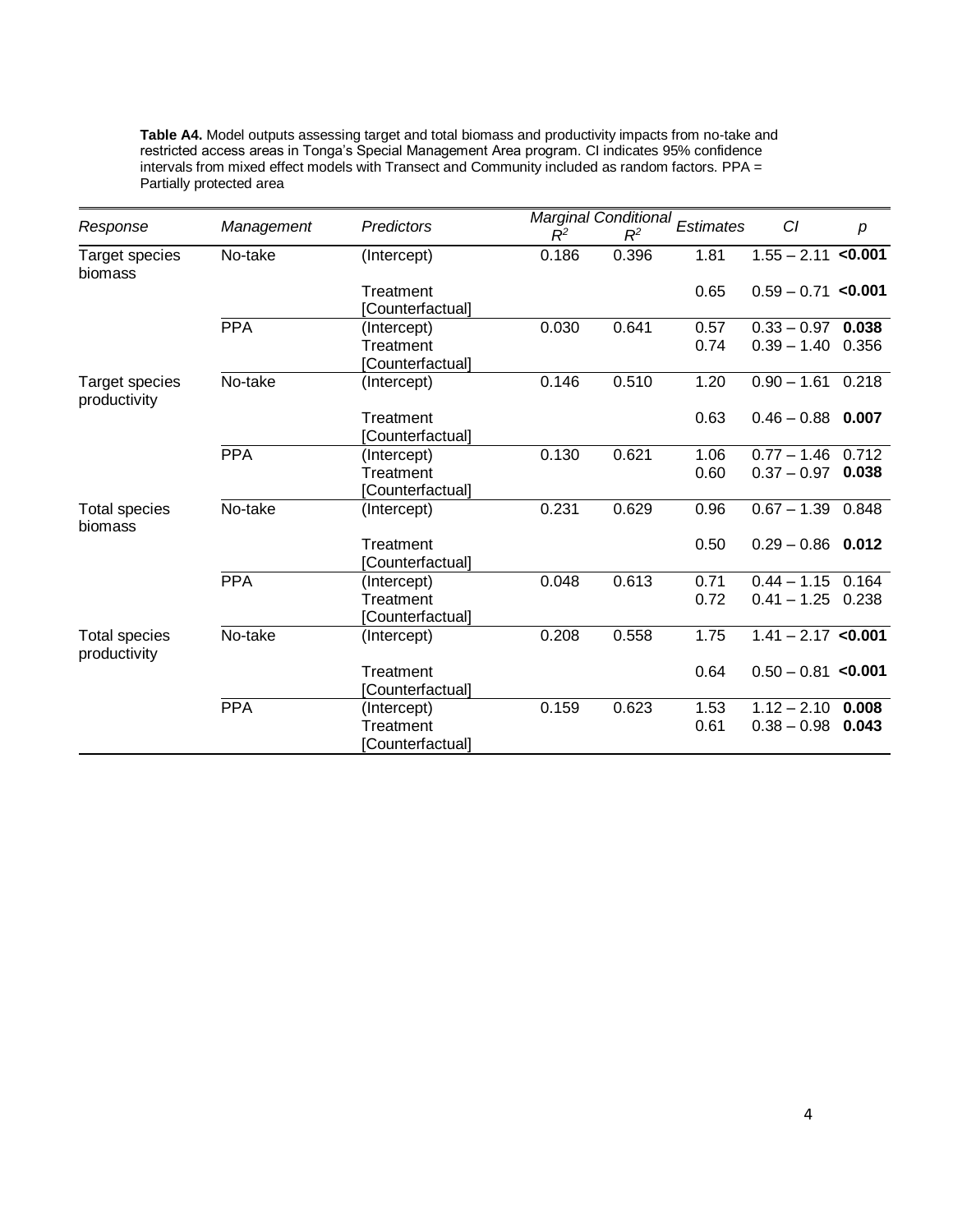**Table A5.** Model output of logistic binomial regression of probability of capture with fish size. SE indicates standard error of model coefficients. Mean are the results for a maximum effective range of 337 cm (the mean distance reported in Januchowski-Hartley et al. 2014), High are results for the highest estimated effective range (360 cm) while Low are results for lowest estimated range (305 cm). Statistically significant (*p <* 0.05) coefficients are indicated in bold. PPA = partially protected area

|                       |            |                     |          | <b>Mean</b> |       |          | High  |       |
|-----------------------|------------|---------------------|----------|-------------|-------|----------|-------|-------|
| Taxonomic<br>grouping | Management | Parameter           | Estimate | SE          | р     | Estimate | SE    | р     |
| Acanthuridae          | No-take    | Intercept           | 3.820    | 2.181       | 0.080 | 4.432    | 2.478 | 0.074 |
|                       |            | <b>Total length</b> | $-0.094$ | 0.098       | 0.338 | $-0.104$ | 0.110 | 0.344 |
|                       | <b>PPA</b> | Intercept           | 4.582    | 2.399       | 0.056 | 7.576    | 2.708 | 0.005 |
|                       |            | Total length        | $-0.202$ | 0.107       | 0.059 | $-0.310$ | 0.118 | 0.008 |
|                       | Fished     | Intercept           | 5.121    | 2.531       | 0.043 | 7.894    | 2.573 | 0.002 |
|                       |            | Total length        | $-0.290$ | 0.123       | 0.018 | $-0.379$ | 0.120 | 0.002 |
| Scarinae              | No-take    | Intercept           | 5.387    | 2.013       | 0.007 | 8.590    | 2.711 | 0.002 |
|                       |            | Total length        | $-0.145$ | 0.720       | 0.043 | $-0.238$ | 0.092 | 0.010 |
|                       | <b>PPA</b> | Intercept           | 4.053    | 2.127       | 0.058 | 5.620    | 2.122 | 0.008 |
|                       |            | Total length        | $-0.172$ | 0.083       | 0.038 | $-0.216$ | 0.082 | 0.008 |
|                       | Fished     | Intercept           | 4.292    | 4.751       | 0.366 | 4.152    | 4.063 | 0.307 |
|                       |            | <b>Total length</b> | $-0.246$ | 0.192       | 0.200 | $-0.228$ | 0.164 | 0.164 |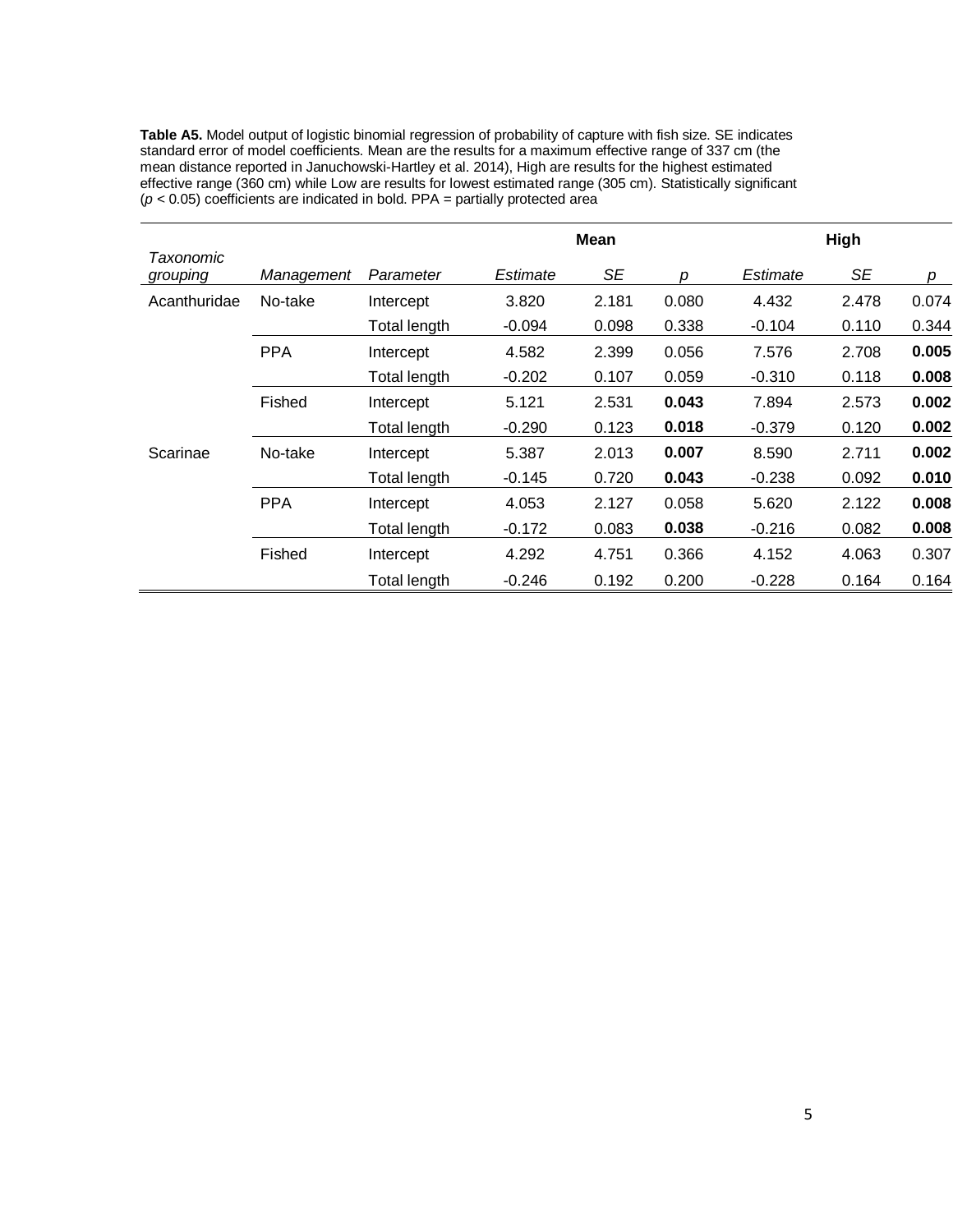|                                             |           | <b>Vulnerability</b> |        |
|---------------------------------------------|-----------|----------------------|--------|
| Predictors                                  | Estimates | СI                   | р      |
| (Intercept)                                 | 44.25     | $43.62 - 44.88$      | 0.001  |
| Management - PPA                            | -1.58     | $-2.58 - -0.57$      | 0.002  |
| Smooth term<br>(Year):<br>Management - Open | 0.97      |                      | <0.001 |
| Smooth term<br>(Year):<br>Management - PPA  | 1.90      |                      | <0.001 |
| Observations                                | 933       |                      |        |
| Marginal $\mathsf{R}^2$                     | 0.135     |                      |        |

**Table A6.** Model output of catch vulnerability from 10 years of monitoring a community employing partially protected areas (PPA) in Solomon Islands. CI indicates 95% confidence intervals from Generalized Additive Models (GAMs).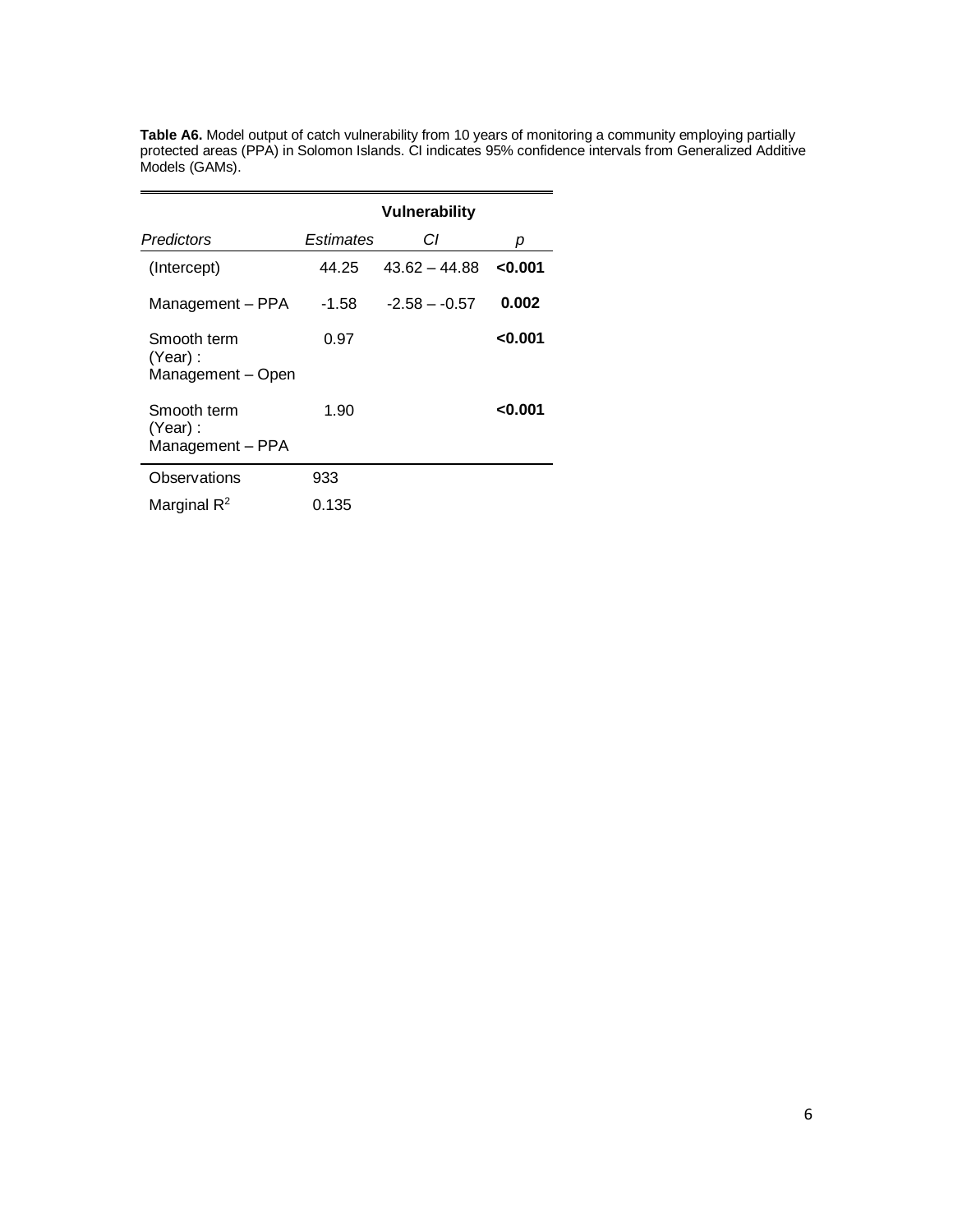

**Figure A1.** Differences in probability of approaching within spearing range with fish size (total length) for the family Acanthuridae and labrid subfamily Scarinae between co-management strategies. Probability of capture is defined as the likelihood of approaching to within upper spearing distance (3.6 m) of a reef fish.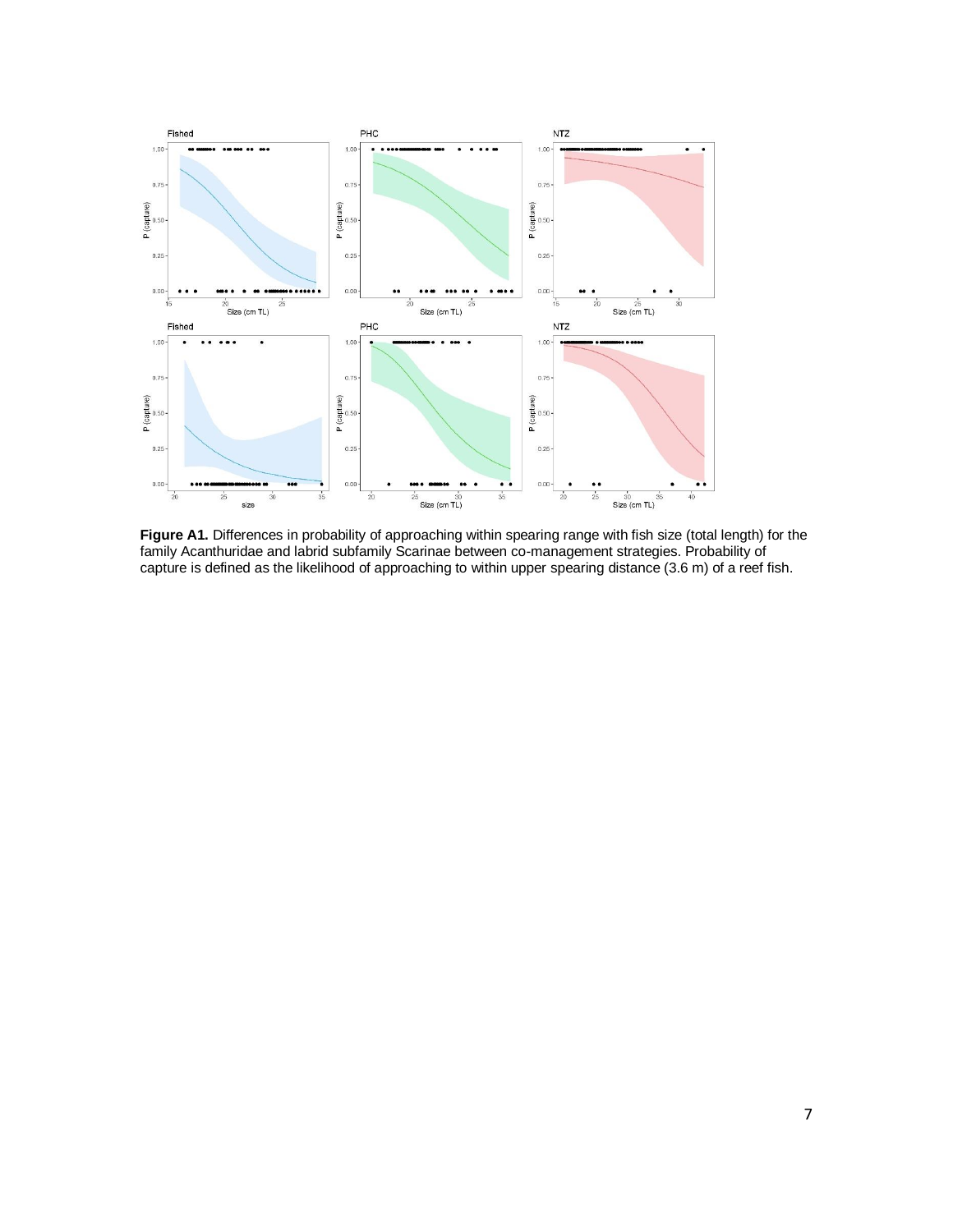

Figure A2. Differences in probability of approaching within spearing range with fish size (total length) for the family Acanthuridae and labrid subfamily Scarinae between co-management strategies. Probability of capture is defined as the likelihood of approaching to within upper spearing distance (3.05 m) of a reef fish.